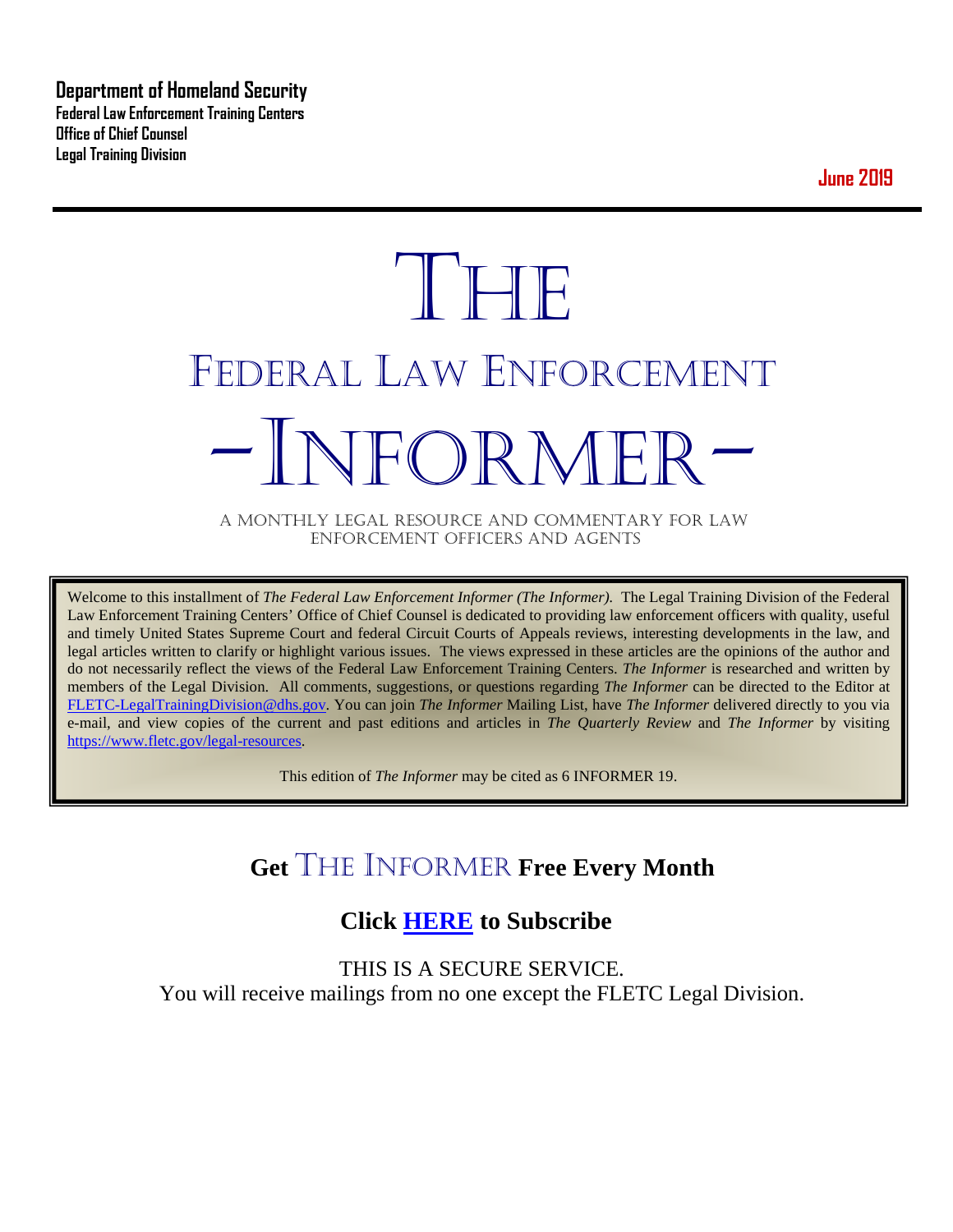# **The Informer – June 2019**

# **Case Summaries**

# **United States Supreme Court**

| <b>Nieves v. Bartlett:</b> Whether the existence of probable cause defeated the plaintiff's<br>claim that his arrest was in retaliation for speech protected by the First Amendment5                                                                                                     |
|------------------------------------------------------------------------------------------------------------------------------------------------------------------------------------------------------------------------------------------------------------------------------------------|
| Gamble v. United States: Whether the Court should overrule the dual-sovereignty doctrine 6                                                                                                                                                                                               |
| <b>Circuit Courts of Appeals</b>                                                                                                                                                                                                                                                         |
| <b>Fifth Circuit</b>                                                                                                                                                                                                                                                                     |
| United States v. Tello: Whether a Border Patrol agent unreasonably extended the                                                                                                                                                                                                          |
| <b>Sixth Circuit</b>                                                                                                                                                                                                                                                                     |
| <b>United States v. Coleman:</b> Whether agents established probable cause to install tracking<br>devices on the defendant's vehicles and whether an agent violated the Fourth Amendment                                                                                                 |
| <b>United States v. Belakhdhar:</b> Whether driving in tandem with a vehicle suspected of                                                                                                                                                                                                |
| <b>Seventh Circuit</b>                                                                                                                                                                                                                                                                   |
| <b>United States v. Richmond:</b> Whether officers were justified in entering the defendant's<br>curtilage to conduct a Terry stop and whether it was reasonable for the officers to open a                                                                                              |
| <b>Gant v. Hartman:</b> Whether an officer was entitled to qualified immunity in a lawsuit<br>alleging an excessive use of force for shooting the plaintiff when a factual dispute existed<br>between the officer and the plaintiff concerning the incident and whether video recordings |
| <b>Eighth Circuit</b>                                                                                                                                                                                                                                                                    |
| <b>United States v. Bradley:</b> Whether an officer established probable cause to obtain                                                                                                                                                                                                 |
| <b>Tenth Circuit</b>                                                                                                                                                                                                                                                                     |
| <b>United States v. Loera:</b> Whether federal agents exceeded the scope of a search warrant                                                                                                                                                                                             |
| <b>Eleventh Circuit</b>                                                                                                                                                                                                                                                                  |
| <b>United States v. Babcock:</b> Whether the warrantless seizure of the defendant's phone<br>was reasonable under the exigent circumstances (destruction of evidence) exception to                                                                                                       |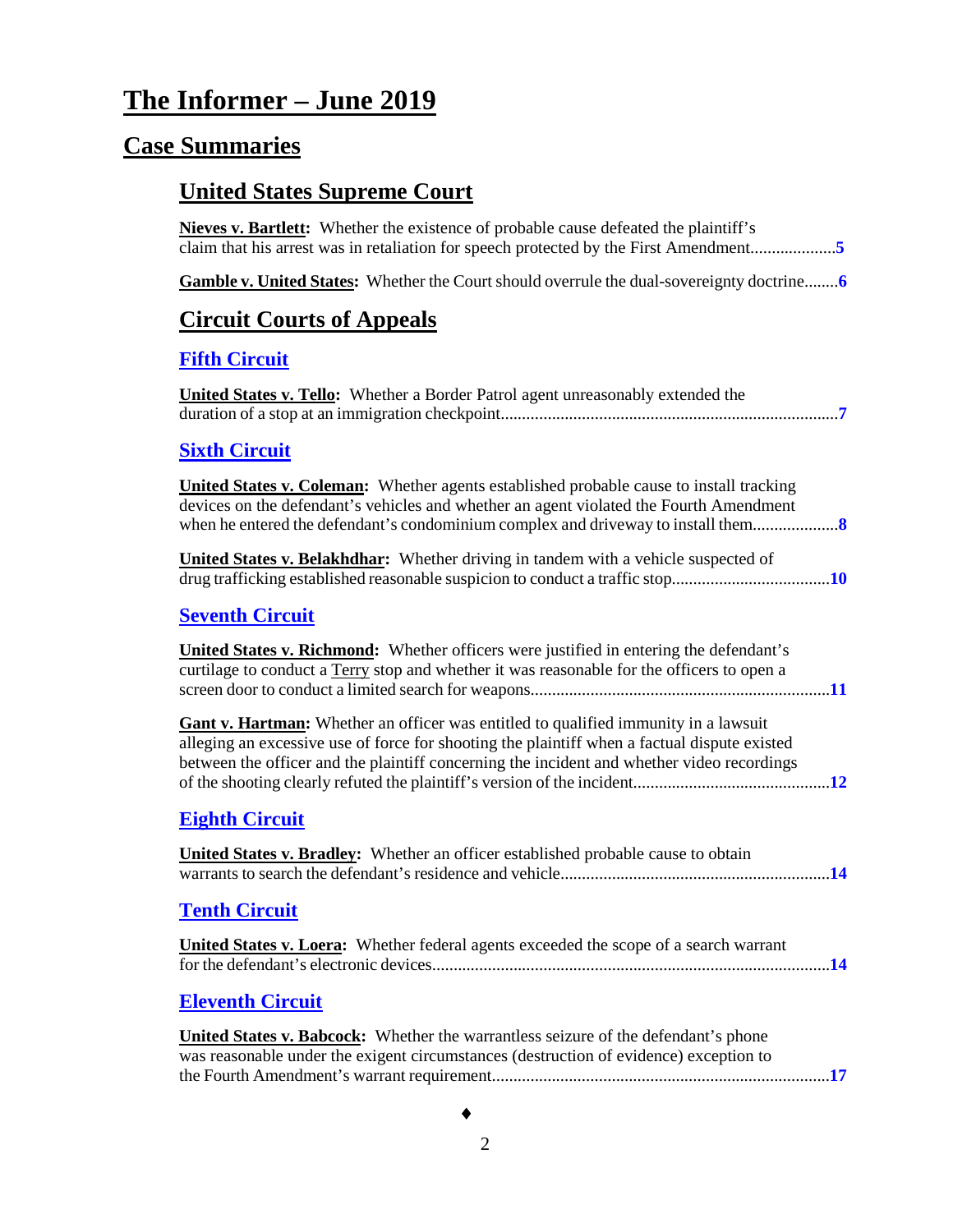### **FLETC Informer Webinar Schedule**

### **1. Government Workplace Searches (1-hour)**

Presented by John Besselman, Senior Advisor for Training, Office of Chief Counsel, and Ken Anderson, Attorney-Advisor / Senior Instructor, Federal Law Enforcement Training Centers, Glynco, GA.

This webinar examines how public employees might create a Reasonable Expectation of Privacy (REP) in their workplaces (computers, cars, offices, etc.), and, if so, how the government can intrude upon that REP. This course is recommended for government supervisors, the IG community, and those whose duties include conducting internal investigations.

**Tuesday July 9, 2019 – 10:30 am. Eastern / 9:30 a.m. Central / 8:30 a.m. Mountain / 7:30 a.m. Pacific**

**To participate in this webinar: <https://share.dhs.gov/govtworksearch/>**

♦

### **2. Understanding the Administrative Search (1-hour)**

Presented by John Besselman, Senior Advisor for Training, Office of Chief Counsel, and Ken Anderson, Attorney / Advisor – Senior Instructor, Federal Law Enforcement Training Centers, Glynco, GA.

The unique government authority to conduct administrative searches / inspections and its limitations is, at times, misunderstood. This webinar will explain how, why and when an agency has the ability to conduct an administrative search. All are welcome to attend. Recommended for those agencies that possess an inspection authority.

**Thursday July 18, 2019 – 10:30 am Eastern / 9:30 am Central / 8:30 am Mountain / 7:30 am Pacific**

**To participate in this webinar: <https://share.dhs.gov/inspections/>**

#### ♦

### **3. Policing and the Americans with Disabilities Act, Part 1 (1-hour)**

Presented by Mary M. Mara, Attorney Advisor / Senior Instructor, Federal Law Enforcement Training Centers, Artesia, NM.

The Americans with Disabilities Act (ADA) prohibits discrimination against persons who suffer from a disability. Questions sometimes arise as to whether the ADA requires law enforcement officers to make special accommodations when interacting with disabled persons. Both line officers and their supervisors need to be aware of this concern. This webinar will examine this critical issue and assess the impact of the ADA on everyday police activities.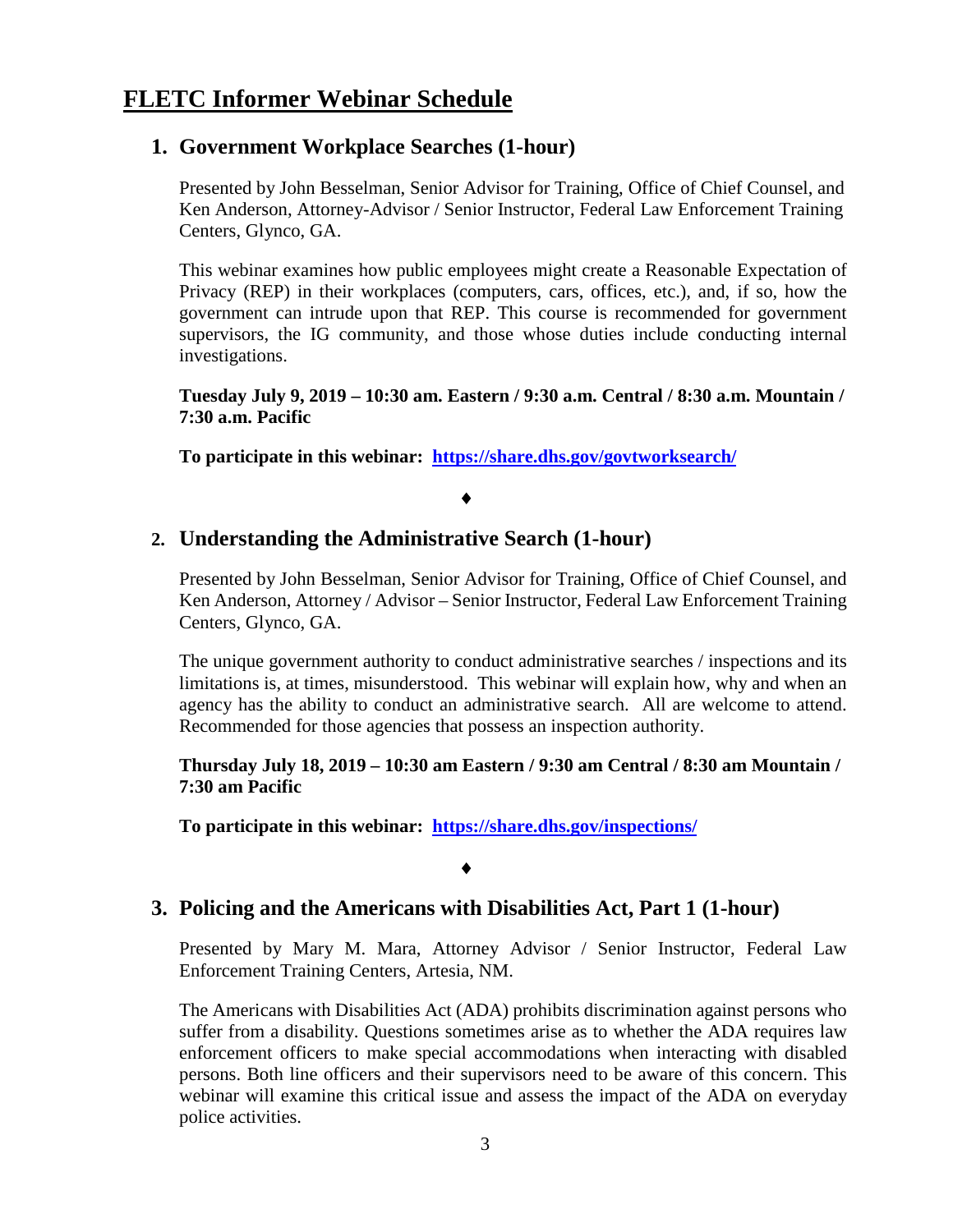**Wednesday July 31, 2019 – 3pm Eastern / 2pm Central / 1pm Mountain / 12 pm Pacific**

**To participate in this webinar: <https://share.dhs.gov/artesia>**

### ♦

### **To Participate in a FLETC Informer Webinar**

- **1.** Click on the link to access the Homeland Security Information Network (HSIN).
- **2.** If you have a HSIN account, enter with your login and password information.
- **3.** If you do not have a HSIN account, click on the button next to "Enter as a Guest."
- **4.** Enter your name and click the "Enter" button.
- **5.** You will now be in the meeting room and will be able to participate in the event.
- **6.** Even though meeting rooms may be accessed before an event, there may be times when a meeting room is closed while an instructor is setting up the room.
- **7. If you experience any technical issues / difficulties during the login process, please call our audio bridge line at (877) 446-3914 and enter participant passcode 232080 when prompted.**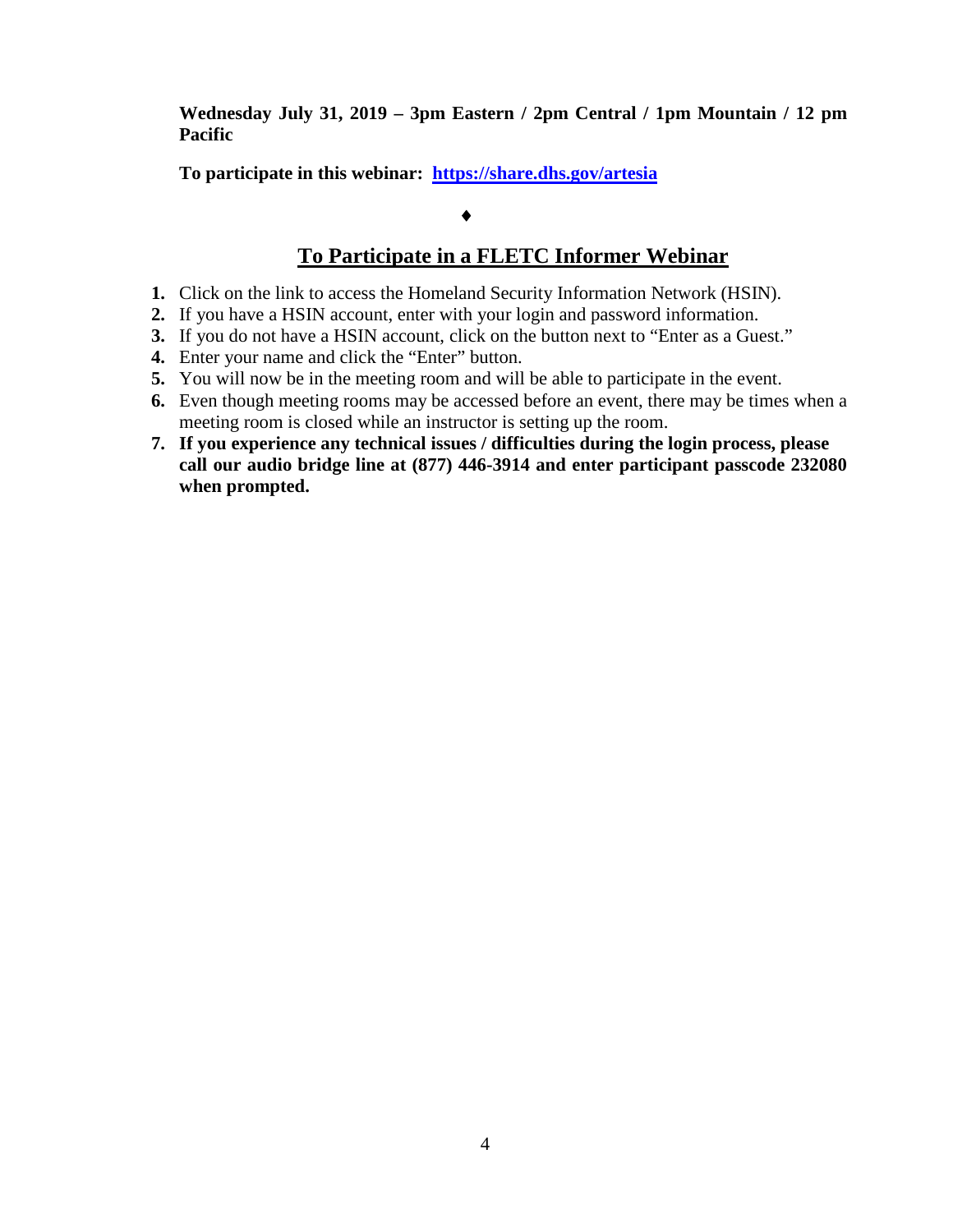# CASE SUMMARIES

# United States Supreme Court

### <span id="page-4-1"></span><span id="page-4-0"></span>**Nieves v. Bartlett, 2019 U.S. LEXIS 3557 (May 28, 2019)**

Sergeant Nieves was speaking to a group of attendees at "Arctic Man," a winter sports event held in a remote part of Alaska, when a seemingly intoxicated man, later identified as Russell Bartlett, shouted at the group instructing them not to talk to the police. When Sergeant Nieves approached him, Bartlett began yelling at the officer to leave. Deciding not to escalate the situation, Sergeant Nieves left.

A few minutes later, Bartlett approached Officer Weight who was questioning a minor concerning underage drinking. Bartlett positioned himself between Officer Weight and the minor and yelled with slurred speech that Officer Weight should not speak with the minor. When Bartlett stepped toward Officer Weight, the officer pushed him back. Sergeant Nieves witnessed the confrontation and along with Officer Weight arrested Bartlett for disorderly conduct and resisting arrest. After he was handcuffed, Bartlett claimed that Sergeant Nieves said, "bet you wish you would have talked to me now."

Bartlett sued Sergeant Nieves and Officer Weight under 42 U.S.C. § 1983 for false arrest and excessive use of force in violation of the Fourth Amendment. Bartlett also sued the officers for retaliatory arrest in violation of the First Amendment. Bartlett claimed the officers arrested him in retaliation for his speech, specifically for his initial refusal to speak with Sergeant Nieves and his subsequent intervention in Officer Weight's discussion with the minor.

The district court granted the officers qualified immunity and dismissed Bartlett's claims against them. Bartlett appealed.

The Ninth Circuit Court of Appeals held that the officers were entitled to qualified immunity for Bartlett's false arrest claim because they had arguable probable cause to arrest Bartlett for harassment, disorderly conduct, resisting arrest, or assault under Alaska law. The court further held that the officers were entitled to qualified immunity for Bartlett's excessive use of force claim because the troopers' limited use of force to effect Bartlett's arrest was objectively reasonable.

However, the Ninth Circuit Court of Appeals reversed the district court on the latter issue and held that the officers were not entitled to qualified immunity on Bartlett's retaliatory arrest claim. Citing its decision in [Ford v. City of Yakima](https://cases.justia.com/federal/appellate-courts/ca9/11-35319/11-35319-2013-02-08.pdf) (See [3 Informer 13\)](https://www.fletc.gov/sites/default/files/imported_files/training/programs/legal-division/the-informer/informer-editions-2013/3Informer13.pdf), the Ninth Circuit Court of Appeals held that a plaintiff may still prevail on a retaliatory arrest claim even when the officers had probable cause to arrest. As a result, the court held that the district court improperly dismissed Bartlett's retaliatory arrest claim against the officers. Sergeant Nieves and Officer Weight appealed to the Supreme Court.

The issue before the Court was:

Whether probable cause to make an arrest defeats a claim that the arrest was in retaliation for speech protected by the First Amendment.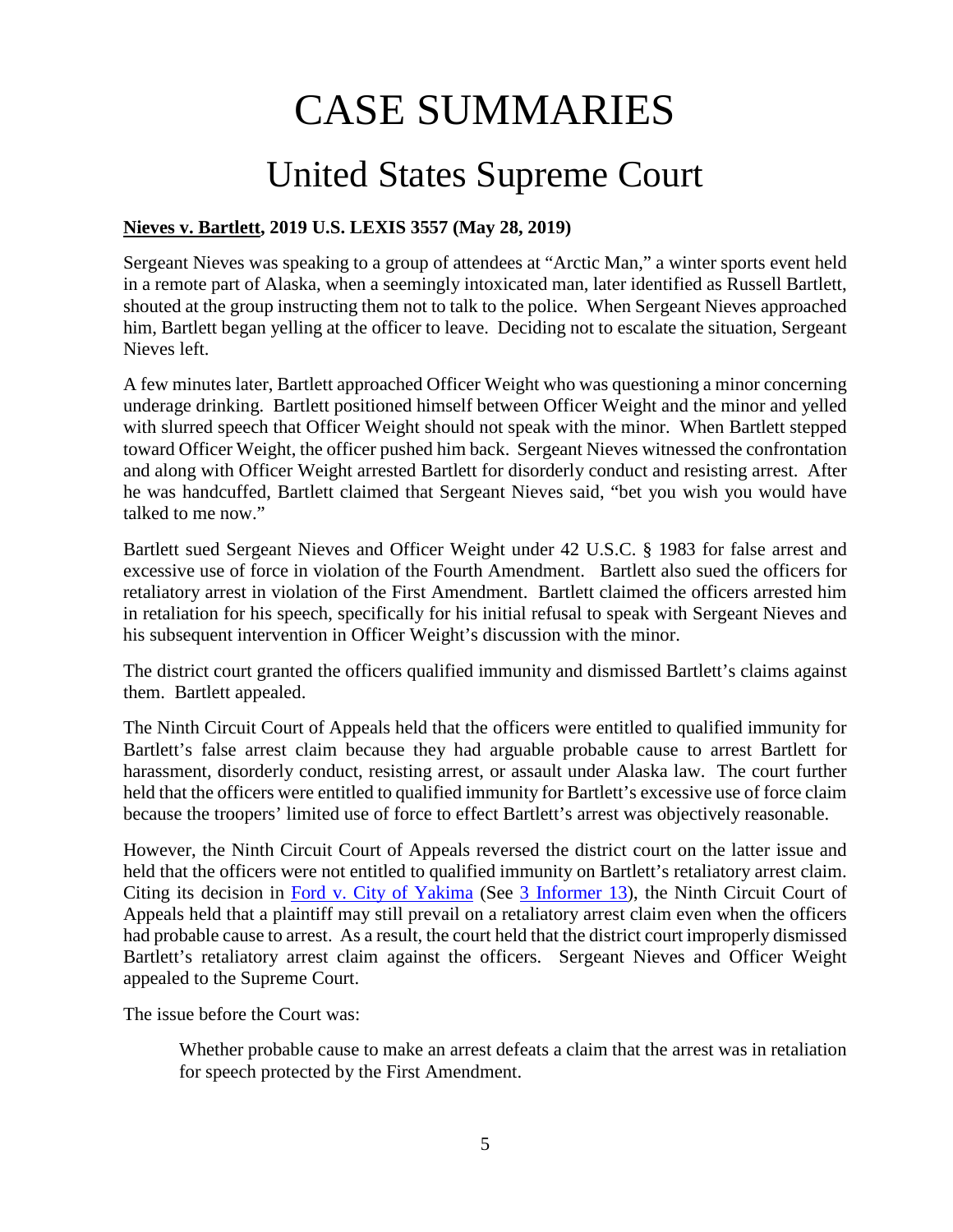The Supreme Court held that probable cause to arrest a suspect should generally defeat a First Amendment retaliatory arrest claim brought under 42 U.S.C. § 1983. However, the Court added that a "narrow qualification is warranted for circumstances where officers have probable cause to make arrests, but typically exercise their discretion not to do so." For example, the Court commented that at many intersections jaywalking is commonplace, and is a crime that rarely results in arrest. So, in a case where a person who has been vocally complaining about police conduct is arrested for jaywalking at such an intersection, where others have not routinely been arrested, the Court concluded the person's First Amendment rights would not be sufficiently protected if a retaliatory arrest claim could be dismissed simply because probable cause existed to arrest him. Consequently, the court found that even if an officer has probable cause to arrest, a plaintiff's First Amendment retaliatory arrest claim may survive so long as the plaintiff presents objective evidence that he was arrested when otherwise similarly situated persons not engaged in the same type of protected speech had not been arrested.

In this case, the Court held that Bartlett did not establish any evidence of retaliation on the part of Officer Weight, who was not involved in the initial encounter between Bartlett and Sergeant Nieves. In addition, any alleged retaliatory comments by Sergeant Nieves did not indicate what motivated Officer Weight to arrest Bartlett. Finally, Bartlett's claim against Officer Weight and Sergeant Nieves failed as a matter of law because the officers had probable cause to arrest Bartlett.

For the Court's opinion: [https://www.supremecourt.gov/opinions/18pdf/17-1174\\_m5o1.pdf](https://www.supremecourt.gov/opinions/18pdf/17-1174_m5o1.pdf)

\*\*\*\*\*

#### <span id="page-5-0"></span>**Gamble v. United States, 2019 U.S. LEXIS 4173 (June 17, 2019)**

In November 2015, a local police officer in Mobile, Alabama pulled Gamble's car over for having a damaged headlight. After the officer smelled marijuana, he searched the car and found a loaded handgun. Because Gamble had been convicted of second-degree robbery, which was considered "a crime of violence" under Alabama law, his possession of the handgun was unlawful. The officer arrested Gamble, who pleaded guilty to this state offense.

The federal government subsequently charged Gamble with unlawful possession of a firearm by a convicted felon. Gamble filed a motion to dismiss the federal charge, arguing that the federal indictment was for "the same offence" as the one at issue in his state conviction and therefore exposed him to double jeopardy.

The district court denied Gamble's motion to dismiss the charge. Gamble appealed to the Eleventh Circuit Court of Appeals, which affirmed the district court. In denying Gamble's motion, both courts cited the dual-sovereignty doctrine. Gamble appealed to the Supreme Court.

The issue before the Court was:

Whether the Court should overrule the dual-sovereignty doctrine.

The Court refused to overrule the dual-sovereign doctrine and affirmed the court of appeals denial of Gamble's motion to dismiss the federal charge against him.

The Double Jeopardy Clause of the Fifth Amendment provides that no person may be "twice put in jeopardy" "for the same offence." The Court explained that the Double Jeopardy Clause means that those acquitted or convicted of a particular "offence" cannot be tried a second time for the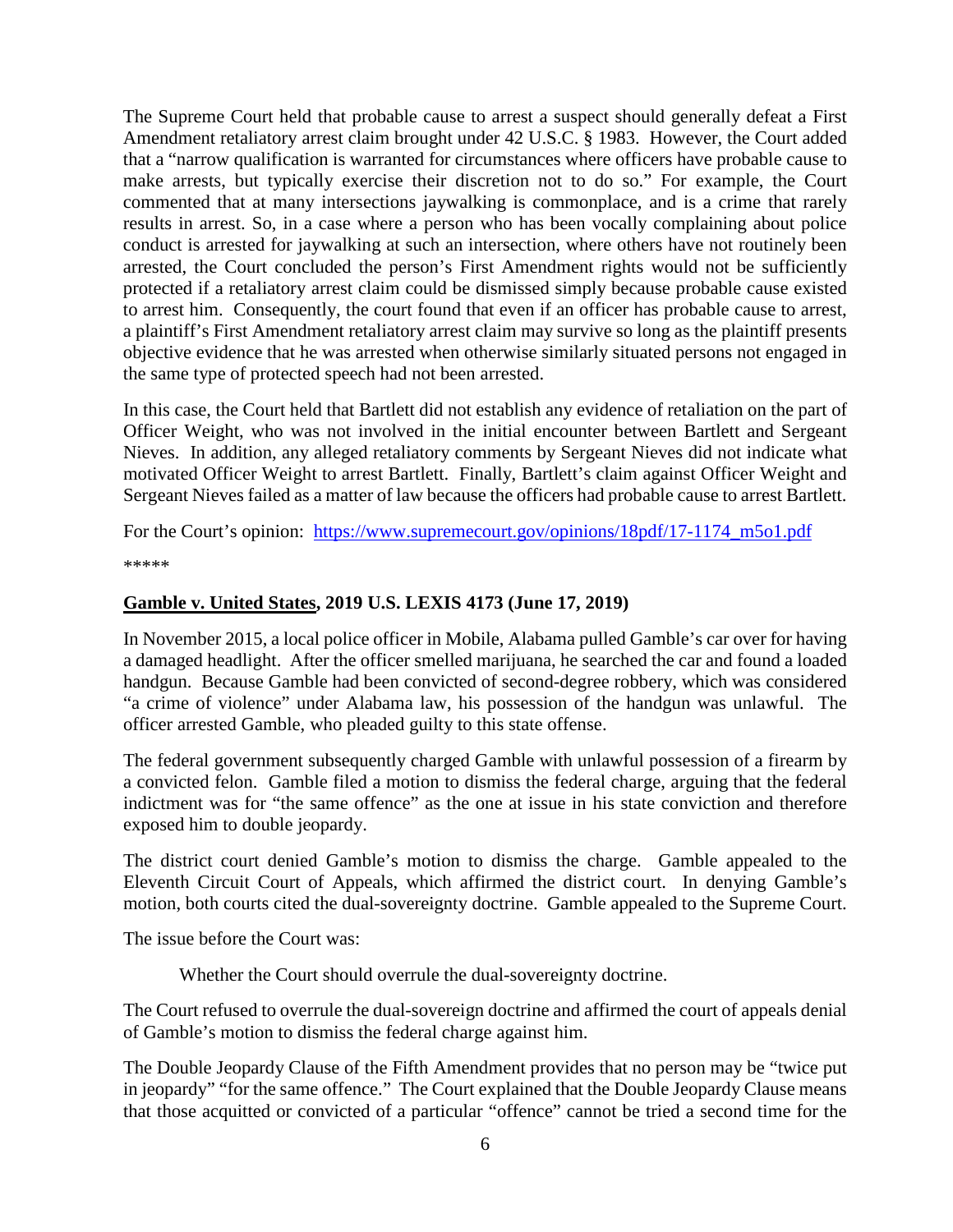same "offence." In this case, the Court stated that it had to determine what constituted an "offence" under the Double Jeopardy Clause.

The Court recognized that it has long held that a crime under one sovereign's laws is not "the same offence" as a crime under the laws of another sovereign. As a result, under this "dualsovereignty" doctrine, a State may prosecute a defendant under state law even if the Federal Government has prosecuted the defendant for the same conduct under a federal statute or the reverse may happen as it did here.

In addition, citing Supreme Court precedent dating back 170 years, the Court found that the Double Jeopardy Clause protects individuals from being twice put in jeopardy for the same "offence," not the same conduct or actions. The Court added that an "offence' is defined by a law and each law is defined by a sovereign. Accordingly, where there are two sovereigns (federal and state) there are two laws and two "offences" for which a defendant may be prosecuted.

For the Court's opinion: https://www.supremecourt.gov/opinions/18pdf/17-646 new o759.pdf

\*\*\*\*\*

# Circuit Courts of Appeal

# <span id="page-6-0"></span>**Fifth Circuit**

### <span id="page-6-1"></span>**United States v. Tello, 2019 U.S. App. LEXIS 15044 (5th Cir. TX May 21, 2019)**

A tractor-trailer driven by Rafael Tello entered the primary inspection lane at the U.S. Border Patrol checkpoint near Falfurrias, Texas. A Border Patrol agent asked Tello if he was a U.S. citizen and Tello replied that he was a naturalized citizen. Satisfied with Tello's answer, the agent did not ask Tello for proof of citizenship. The agent then asked Tello what he was hauling in the trailer. The agent asked this question to give a Border Patrol canine handler more time to conduct a canine sniff of the tractor-trailer. Tello told the agent that he was hauling carrots and gave the agent a bill of lading. The agent asked Tello whether he had made any stops after loading the carrots in the trailer and Tello replied that he had not made any stops since he left Pharr, Texas. At this point, the canine handler told the agent that he needed to send the tractor-trailer to the secondary inspection area. The agent asked Tello for consent to search and x-ray the tractortrailer and Tello consented. By this time, the stop had lasted approximately 30 seconds.

In the secondary inspection area, another agent boarded the tractor-trailer to conduct a physical inspection before the x-ray inspection, a routine precaution to minimize the risk of exposing possible occupants to radiation. Under the bed in the sleeper area of the tractor-trailer was a compartment. Through a small hole in the compartment, the agent saw a person's torso. The agent unlatched the bed and found three persons hiding in the storage compartment. The agent discovered the persons were illegally present in the United States.

The government charged Tello with transporting illegal aliens within the United States by means of a motor vehicle.

Tello filed a motion to suppress the evidence found during the immigration-checkpoint stop. Tello argued that the agents violated the Fourth Amendment by unlawfully extending the duration of the stop beyond its legitimate, limited immigration purpose before asking him for consent to search the tractor-trailer.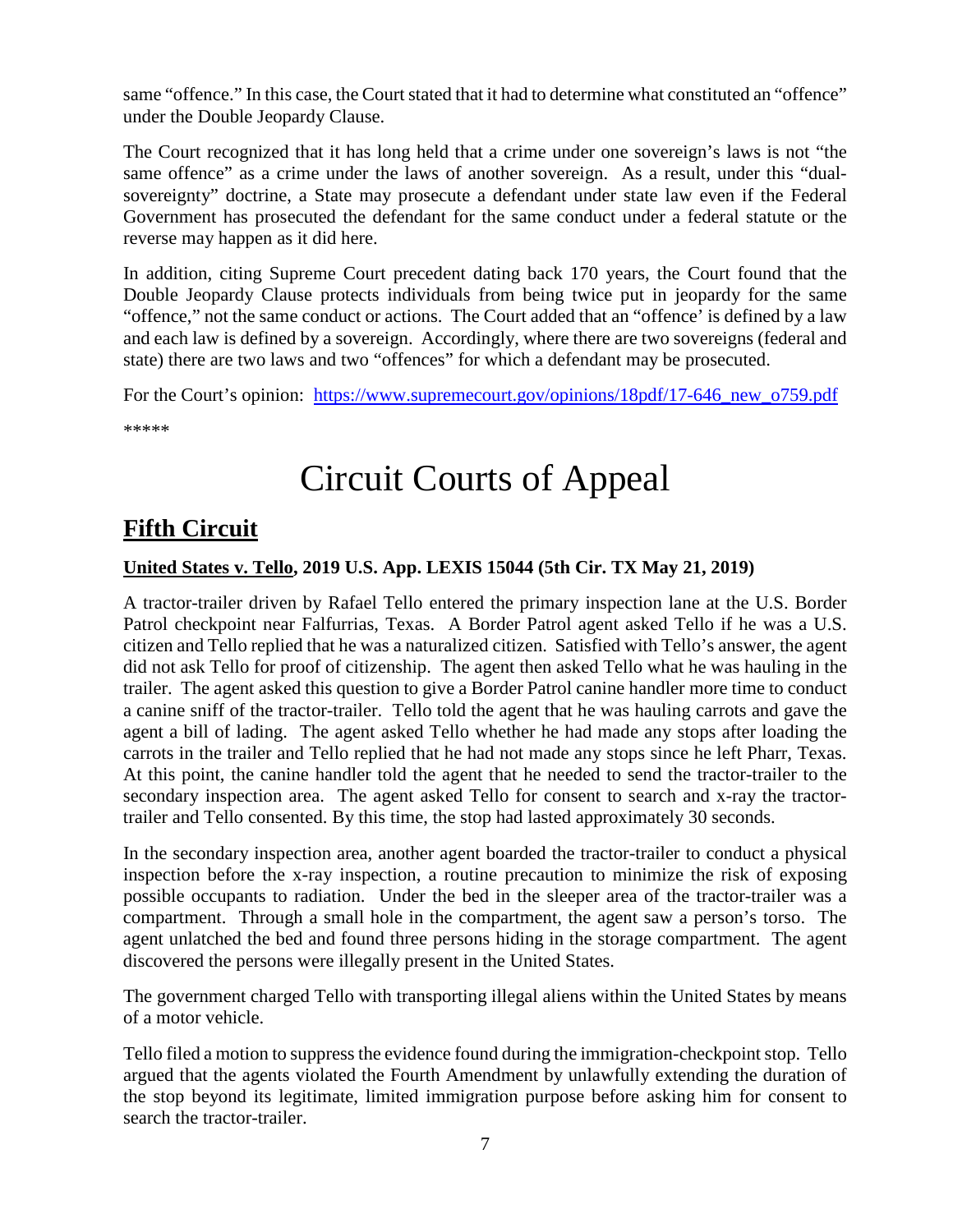At a fixed immigration checkpoint, vehicles may be briefly stopped without a warrant or reasonable suspicion and the occupants questioned about their immigration status. In addition, Border Patrol agents may conduct a canine sniff to search for drugs or concealed aliens at immigration checkpoints as long as the sniff does not lengthen the stop beyond the time necessary to verify the immigration status of a vehicle's passengers.

Tello argued that the immigration-inspection purpose of the checkpoint stop was completed when he told the agent that he was a U.S. citizen and the agent was satisfied with that answer. Tello claimed that the agent's questions concerning his cargo and whether he had made any stops after loading his trailer were unrelated to his citizenship. Instead, Tello alleged that the agent's reason for asking these questions was to allow the canine handler more time to conduct a canine sniff of the tractor-trailer to look for violations of immigration law, which Tello claimed unreasonably extended the duration of the stop.

The court held that the canine sniff did not prolong the duration of the immigration stop. During the 30-second stop, the agent asked Tello about his citizenship, cargo, and travel history, all of which are permissible questions for an agent to ask at an immigration checkpoint. In addition, when the agent began questioning Tello about his citizenship, the canine and its handler were already circling the tractor-trailer. Therefore, the court concluded that the agent's questioning occurred simultaneously with the canine sniff.

For the court's opinion: [https://cases.justia.com/federal/appellate-courts/ca5/18-40347/18-](https://cases.justia.com/federal/appellate-courts/ca5/18-40347/18-40347-2019-05-21.pdf?ts=1558481414) [40347-2019-05-21.pdf?ts=1558481414](https://cases.justia.com/federal/appellate-courts/ca5/18-40347/18-40347-2019-05-21.pdf?ts=1558481414)

\*\*\*\*\*

# <span id="page-7-0"></span>**Sixth Circuit**

### <span id="page-7-1"></span>**United States v. Coleman, 2019 U.S. App. LEXIS 13366 (6th Cir. MI May 3, 2019)**

Federal agents began investigating Eddie Powell, a suspected drug dealer, and his sources of narcotics. A confidential informant (CI) identified Ronald Coleman as one of Powell's sources. During the investigation, agents observed Coleman driving a Buick Enclave to a suspected drug sale to Powell. On one occasion, agents saw a person matching Coleman's description arrive at Powell's house, get out of the Enclave, enter the residence, and leave a few minutes later. Four days later, agents saw Coleman arrive at Powell's house in a different vehicle where he sold cocaine to the CI. In addition, the agents discovered that Coleman had two felony drug convictions for delivery or manufacture of a controlled substance. Finally, the agents learned that the Enclave and the other vehicle were registered to Coleman's father, a practice used by drug dealers to conceal their identifies. An agent included these facts as well as details from the suspected drug sales in a supporting affidavit and obtained tracking warrants for Coleman's Enclave and other vehicle.

The next day, a federal agent attached the tracking devices to Coleman's vehicles. To install the trackers, the agent went to Coleman's condominium complex. There was no gate or fence at the entrance to the complex, but there was a small sign that read: "Private Property." The agent found Coleman's condominium which was located in a building shared by three other families. The driveway to Coleman's condominium was shared with a neighboring family. The driveway consisted of a single concrete slab leading to Coleman's garage and the garage of Coleman's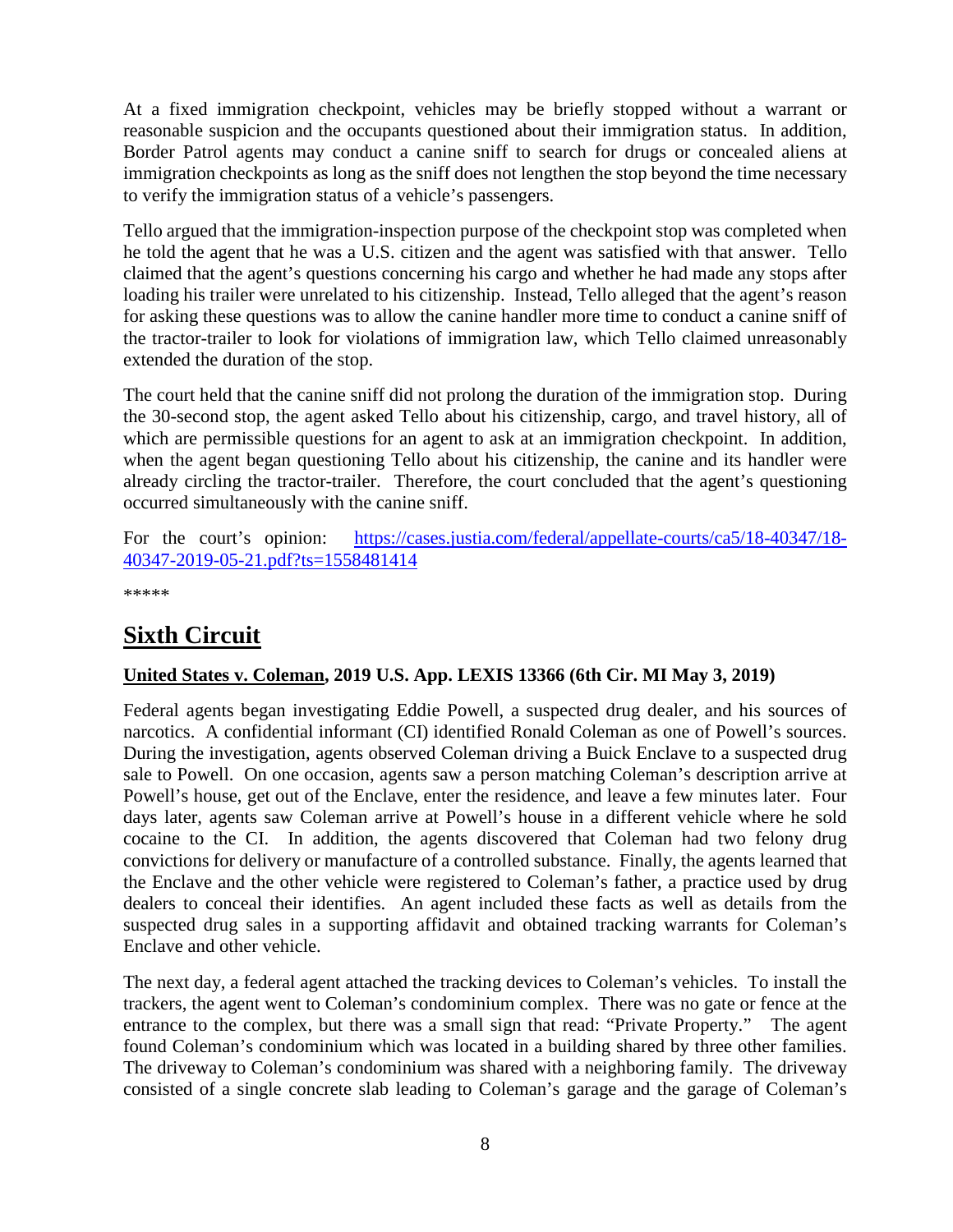neighbor. No gate, fence, or hedge surrounded condominium and it was common for residents to walk past each other's vehicles over the course of a day.

The agent parked in a public parking spot across from Coleman's condominium, walked up to the Enclave which was parked in front of his garage a few feet onto the driveway and installed the tracking device. The agent also installed a tracking device on Coleman's other vehicle which was parked across the street in a parking spot shared by residents and guests.

Approximately two weeks later, Coleman sold cocaine to Powell on two occasions. On the date of the second sale, agents watched Coleman exit his residence, get into the Enclave, and drive to Powell's home. Agents also watched the GPS tracking data from the Enclave's vehicle tracker which appeared to show that Coleman traveled directly from his condominium to Powell's house. Based on this information, agents applied for a warrant to search Coleman's condominium. When the agents executed the warrant they found cocaine, a firearm, and evidence of money laundering.

The government charged Coleman with several drug-related offenses.

Coleman filed a motion to suppress evidence seized as a result of the tracking warrants and residential search warrant.

Coleman argued that the warrant authorizing the tracking device on his Enclave was not supported by probable cause.

The court disagreed, finding that the agent's affidavit established numerous facts supporting the conclusion that the use of a tracking device on Coleman's Enclave could uncover further evidence of criminal activity. First, the CI identified Coleman as a current drug supplier to Powell. Second, agents had investigated four drug sales at Powell's residence, one of which involved Coleman delivering cocaine to Powell. Third, an agent saw a person matching Coleman's description drive to Powell's house in the Enclave, stay a few minutes, and leave, which is activity that is consistent with the movement of a person engaging in an illegal drug sale. Fourth, Coleman had two prior felony convictions for delivery / manufacture of controlled substances. Finally, a records check on the vehicle identified Coleman's father as the Enclave's owner. The agents knew from experience that drug traffickers frequently registered their vehicles in the names of family or friends to conceal their identities.

Next, Coleman argued that the agents violated the Fourth Amendment when an agent entered Coleman's condominium complex despite there being a sign at the entrance to the complex reading "Private Property."

Again, the court disagreed. Although the complex displayed a "Private Property" sign at its entrance, anyone could drive into the complex without express permission. No gate prevented outsiders from entering and the condominium association had not taken any steps to keep nonresidents out. Accordingly, the court held that the agent did not violate the Fourth Amendment by entering the complex.

Finally, Coleman argued that the agent violated the Fourth Amendment when the agent intruded upon the curtilage of his condominium by entering his driveway to install the tracking device to the Enclave.

Courts have identified four factors to determine when a person has a reasonable expectation of privacy in an area; therefore, placing the area within the home's curtilage: (1) the area's proximity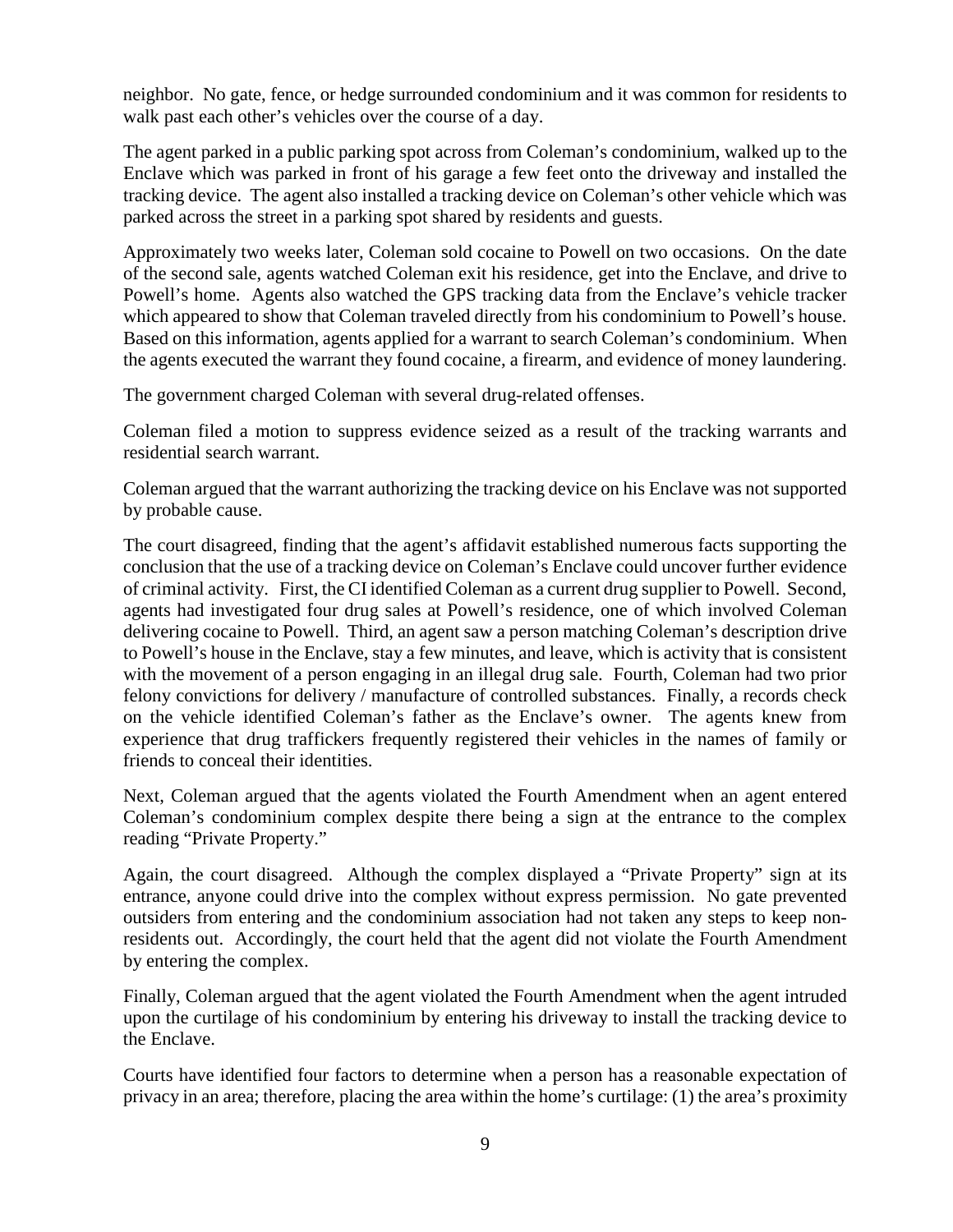to the home; (2) whether the area is within an enclosure around the home; (3) use of the area; and (4) steps taken to protect the area from observation by passersby.

While the proximity of the driveway to the residence weighed in favor of considering the driveway to be curtilage, the court found that the other factors supported a finding that the driveway was not within the curtilage of Coleman's condominium. Specifically, the driveway was not enclosed, Coleman had not taken any steps to protect the driveway from observation, and the driveway was used as a point of entry into the condominium. As a result, the court held that the agent did not intrude upon the curtilage of Coleman's condominium to install the vehicle tracker; therefore, the agent did not violate the Fourth Amendment.

For the court's opinion: [https://cases.justia.com/federal/appellate-courts/ca6/18-1083/18-1083-](https://cases.justia.com/federal/appellate-courts/ca6/18-1083/18-1083-2019-05-03.pdf?ts=1556902902) [2019-05-03.pdf?ts=1556902902](https://cases.justia.com/federal/appellate-courts/ca6/18-1083/18-1083-2019-05-03.pdf?ts=1556902902)

\*\*\*\*\*

#### <span id="page-9-0"></span>**United States v. Belakhdhar, 2019 U.S. App. LEXIS 15743 (6th Cir. MI May 28, 2019)**

Henry Soto agreed to drive a shipment of heroin from Chicago to Detroit and deliver it to a person he did not realize was a confidential informant (CI) for the Drug Enforcement Administration (DEA). The next day, DEA agents saw Soto's vehicle traveling on Interstate 94. As the agents watched Soto's vehicle, they saw another vehicle directly behind it, driving at approximately the same speed and changing lanes at the same time. Like Soto's vehicle, the second vehicle bore Illinois license plates. The agents concluded that the vehicles were traveling "in tandem," a common practice of large-scale drug traffickers gathering counter-surveillance or attempting to defeat law enforcement officers during the trip. DEA agents asked the Michigan State Police to stop both cars.

When a trooper stopped the second car, driven by Mohamed Belakhdhar, he obtained identification from Belakhdhar and the passenger, and obtained consent to search the vehicle. After failing to find any contraband, the trooper allowed Belakhdhar to leave.

Afterward, DEA agents continued to conduct surveillance on the second vehicle and investigate Belakhdhar's identification information. After the agents determined that Belakhdhar lacked legal immigration status, they requested a Border Patrol agent stop the car again. During the second stop, a Border Patrol agent walked a drug dog around the vehicle. The dog alerted to the back bumper. The agents opened the trunk, found two kilograms of heroin hidden in a microwave, and arrested Belakhdhar.

The government charged Belakhdhar with possession of heroin with intent to distribute.

Belakhdhar filed a motion to suppress the drug evidence. Belakhdhar argued that the DEA agents and state trooper lacked reasonable suspicion of criminal activity to justify the first stop. Accordingly, Belakhdhar argued that during this unlawful stop, he provided his identification information, which directly lead to the second stop and the discovery of the drug evidence.

The district court agreed and suppressed the evidence. The government appealed. On appeal, the sole issue before the Sixth Circuit Court of Appeals was whether driving in tandem with a vehicle suspected of drug trafficking established reasonable suspicion to conduct a traffic stop.

The court found that the government established evidence that Soto, a known drug dealer, operated the first car and that large-scale drug traffickers routinely use multiple cars to transport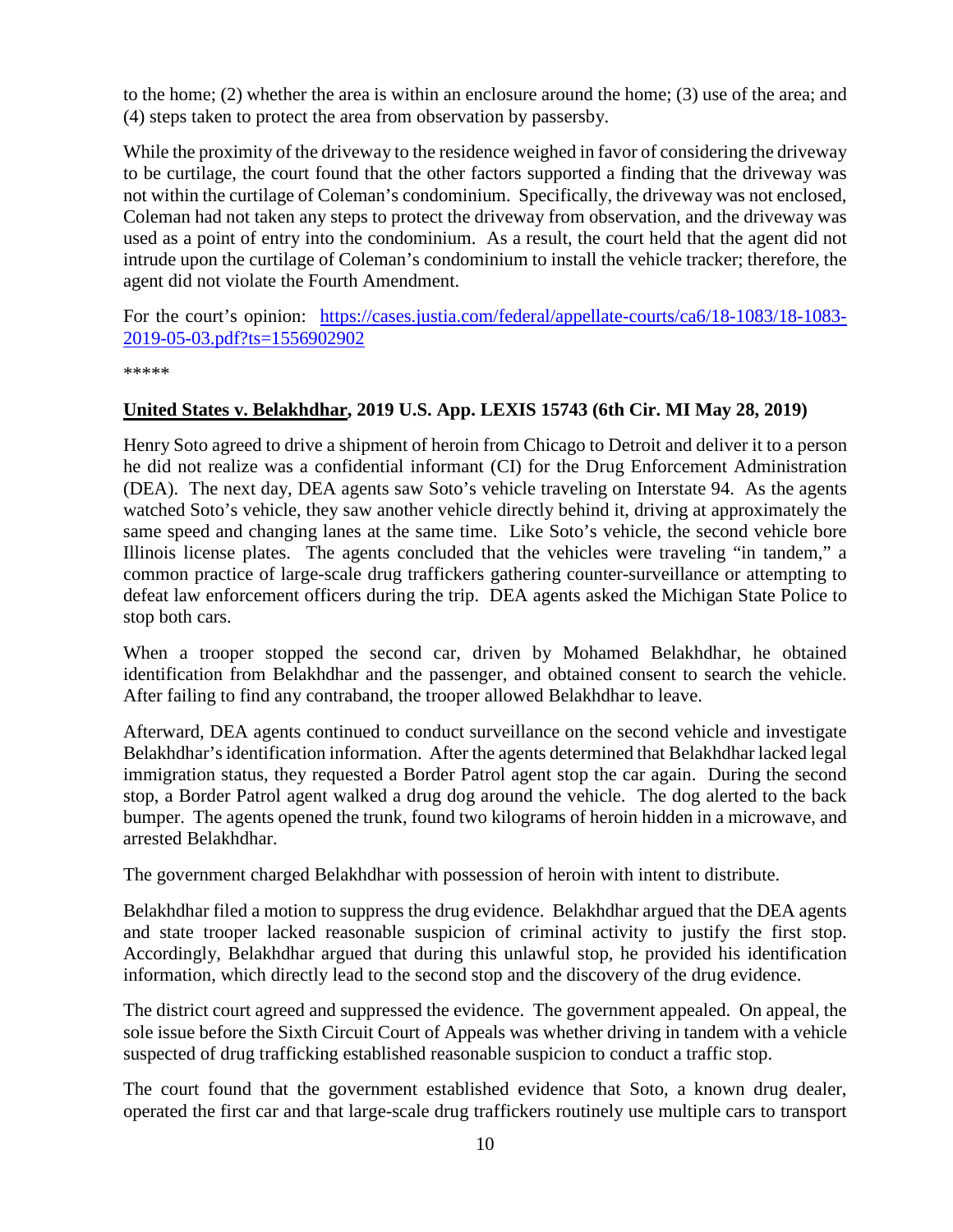drugs. These facts, along with Belakhdhar's driving behavior while following Soto's vehicle, allowed the DEA agents to reasonably conclude that Belakhdhar's vehicle was working in concert with Soto's vehicle. The court held that tandem driving with a vehicle suspected of being involved with drug activity, can by itself, support reasonable suspicion to conduct a stop. As a result, the court vacated the district court's decision.

For the court's opinion: [https://cases.justia.com/federal/appellate-courts/ca6/18-1884/18-1884-](https://cases.justia.com/federal/appellate-courts/ca6/18-1884/18-1884-2019-05-28.pdf?ts=1559073630) [2019-05-28.pdf?ts=1559073630](https://cases.justia.com/federal/appellate-courts/ca6/18-1884/18-1884-2019-05-28.pdf?ts=1559073630)

\*\*\*\*\*

### <span id="page-10-0"></span>**Seventh Circuit**

#### <span id="page-10-1"></span>**United States v. Richmond, 2019 U.S. App. LEXIS 14171 (7th Cir. WI May 13, 2019)**

Two Milwaukee police officers were on patrol in an area known for drug trafficking, armed robberies, and gun violence. Just before midnight, as the officers drove their marked police car though an intersection, both officers saw Richmond walking toward them on a sidewalk. Richmond had his left hand at his side and his right hand in the "kangaroo" pocket on the front of his shirt. The officers saw a large bulge in this pocket. Based on their experience and training as police officers almost 20 years for one officer and 6 years for the other officer, front pocket bulges like the one they observed were caused by concealed firearms.

Richmond made eye contact with the officers as they approached. After the officers passed Richmond, he changed direction, quickened his pace, crossed the lawn of a residential duplex, and moved toward the stairs up to its front porch. Unknown to the officers, Richmond was walking toward the front door of the duplex where he lived. Based on their observations, the officers turned around and parked in front of the duplex to talk to Richmond.

As the officers exited their car, Richmond walked up the stairs toward the front door. From approximately 20 to 25 feet away, the officers saw Richmond open the outside screen door with his left hand, bend down, and with his right hand place a dark, medium-sized object on the doorframe between the screen door and the front door, which was closed. The front porch light illuminated Richmond's action, but the officers could not identify the object that Richmond placed on the threshold. In addition, the bottom third of the screen door was opaque, so the officers could not see the object. After Richmond placed the object on the doorframe, he closed the screen door and turned around as the officers waked up to the porch.

While one officer questioned Richmond, the other officer partially opened the screen door. Richmond stood within the door's swing radius, so the officer could open it only partially before hitting Richmond's back. At this point, the officer saw a black semi-automatic .40 caliber handgun resting where the officers saw Richmond place the dark, medium-sized object from his pocket. After Richmond told the officers that he was a convicted felon, they arrested him and seized the handgun. The entire encounter from when the officers first saw Richmond walking on sidewalk to Richmond confirming that he was a convicted felon lasted no more than 30 seconds.

The government charged Richmond with unlawful possession of a firearm by a felon. Richmond filed a motion to suppress the handgun, arguing that the officer's act of opening the screen door constituted an unreasonable warrantless search of the curtilage of his home. The district court denied Richmond's motion and he appealed.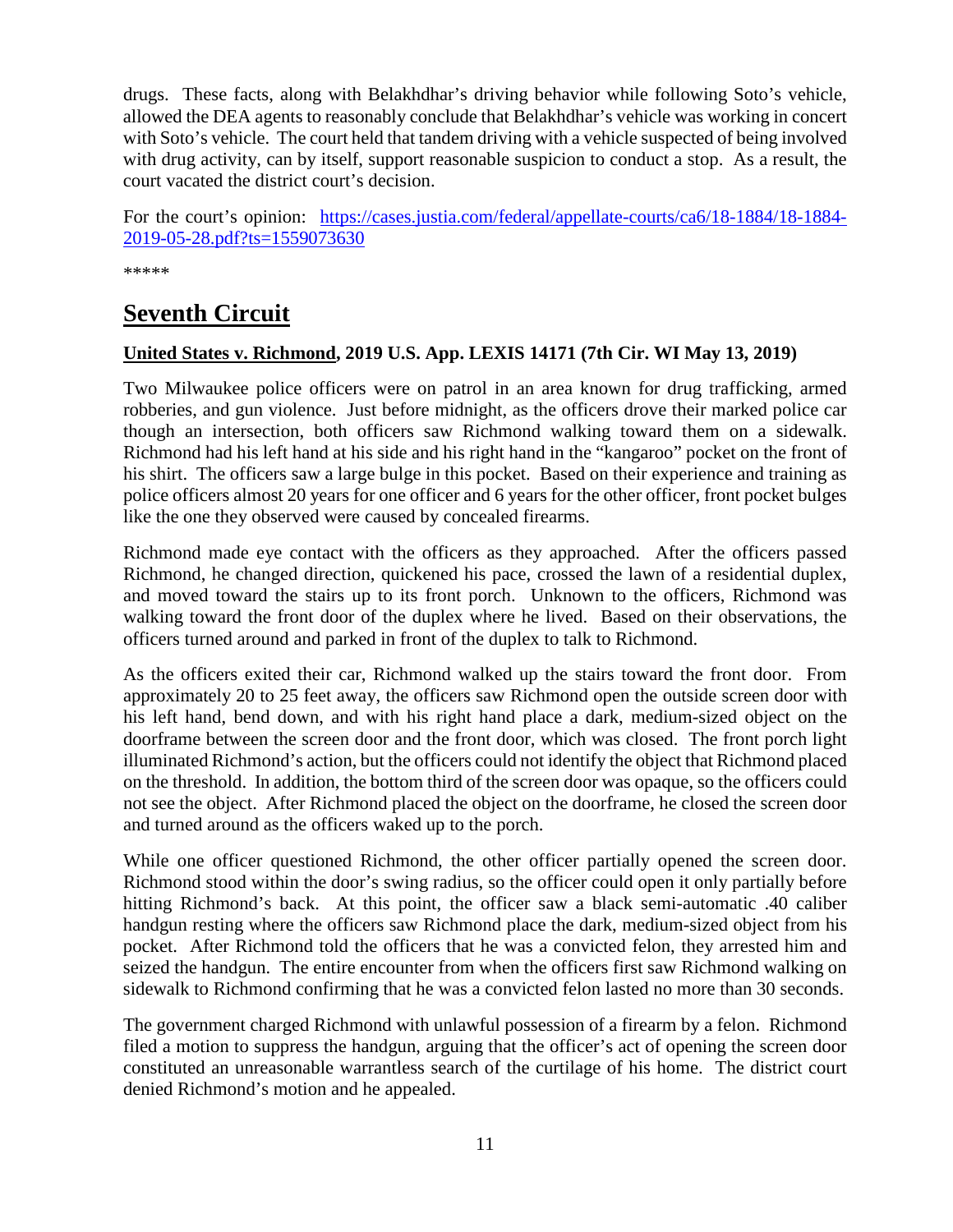The Seventh Circuit Court of Appeals held that the officers had reasonable suspicion to believe Richmond was involved in criminal activity, which justified the Terry stop. When the officers saw Richmond: (1) he was walking down the street near midnight in a neighborhood known for drug trafficking and gun violence; (2) there was a significant bulge in Richmond's front T-shirt pocket; (3) in the officers' over 25 combined years of police training and experience, a bulge like this was more often than not a gun; (4) after the officers passed Richmond in their marked patrol car, Richmond quickened his pace, changed his direction, cut across a property, and hid what the officers suspected was a gun between the screen door and front door.

The court added that while the Supreme Court has yet to directly address the constitutionality of a Terry stop within a home's curtilage, the Seventh Circuit Court of Appeals previously applied Terry to uphold the stop of a defendant in his condominium garage when officers established reasonable suspicion to believe the defendant was involved in criminal activity. Similarly, in this case, the court found that the officers articulated objectively reasonable grounds to suspect Richmond was engaged in criminal activity that justified their entry onto the porch.

Next, the court noted that for protective searches for weapons, the Supreme Court has held that area searches are allowed "in the Terry context" because "the arrestee, who may not himself be armed, may be able to gain access to weapons to injure officers or others nearby." In addition, the Seventh Circuit Court of Appeals has held that under Terry, an officer may conduct a protective search for weapons of an individual's person, "and area within his immediate control," if a "reasonably prudent person" believed that his safety or that of others was in danger.

Against this backdrop, the court held that the facts articulated by the officers to establish reasonable suspicion to stop Richmond also supported reasonable suspicion that Richmond might be armed and dangerous. The court found that it was reasonable for the officers to believe that Richmond had placed a gun behind the screen door. After Richmond placed the gun in this location, the court found that the officers faced two obvious risks: (1) Richmond might lunge toward what they suspected was a gun, or (2) unknown duplex occupants might access the gun by opening the front door and picking it up off the threshold. The court concluded that the officers acted reasonably to ensure their safety by limiting their search to opening the screen door, the area where both officers saw Richmond place the object, later confirmed to be a handgun.

For the court's opinion: [https://cases.justia.com/federal/appellate-courts/ca7/18-1559/18-1559-](https://cases.justia.com/federal/appellate-courts/ca7/18-1559/18-1559-2019-05-13.pdf?ts=1557781216) [2019-05-13.pdf?ts=1557781216](https://cases.justia.com/federal/appellate-courts/ca7/18-1559/18-1559-2019-05-13.pdf?ts=1557781216)

\*\*\*\*\*

### <span id="page-11-0"></span>**Gant v. Hartman, 2019 U.S. App. LEXIS 1468 (7th Cir. IN May 14, 2019)**

Police officers responded to a report of an ongoing armed robbery at a Dollar General Store in Fort Wayne, Indiana. The officers knew there had been a series of armed robberies at various Dollar General stores in the area in which no arrests had been made. In the previous robberies, two men entered the stores, displayed handguns, and proceeded to steal cash, cigarettes, and employees' cell phones.

Upon arrival, Officer Hartman approached the front entrance to the store. At this point, the first suspect, later identified as Christopher Johnson, ran out of the front entrance. As the officers shouted for Johnson to get down on the ground, Officer Hartman began to run towards him. As he did so, Officer Hartman saw the second suspect, later identified as Anthony Gant, standing in the doorway. Gant had his left arm extended, holding the door open. Officer Hartman fired two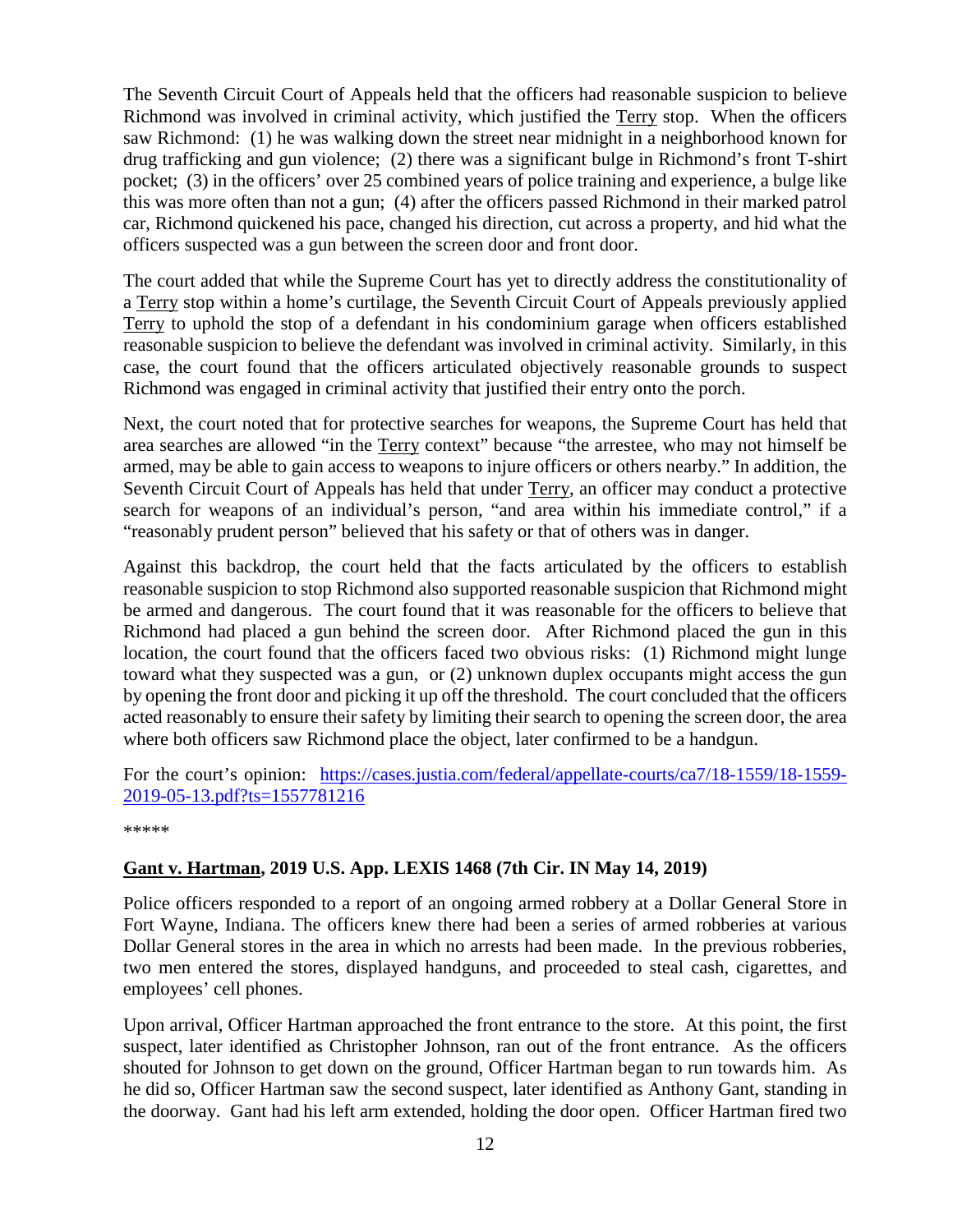shots, striking Gant in the abdomen once. It was later determined that Gant had not been holding a handgun, nor any object in his hand when Officer Hartman shot him.

Officer Hartman explained afterward that he feared for his life because he believed Gant was holding a handgun, preparing to shoot, and Hartman had no cover from a potential shot. When Officer Hartman fired at Gant, he estimated that he was less than 20 feet from Gant. In addition, Officer Hartman stated that Gant showed no signs of surrendering or obeying commands to get down on the ground. The shooting was recorded by the cameras of two patrol cars facing the store entrance. According to a frame-by-frame analysis of the videos, one second elapsed from the time Officer Hartman started to approach the entrance to the store until he fired at Gant.

Gant filed a lawsuit under 42 U.S.C. § 1983 in which he alleged that Officer Hartman used excessive force against him in violation of the Fourth Amendment. Gant claimed that it was unreasonable for Officer Hartman to shoot him because: (1) he was attempting to surrender, and (2) that he was given no opportunity to respond to the officers' commands because he was shot immediately as he was exiting the store.

Officer Hartman filed a motion to dismiss the lawsuit based on qualified immunity, which the district court denied. The court found that when viewing the facts as alleged by Gant, as it was required to do, a jury would need to decide whether it was reasonable for an officer in Officer Hartman's position to believe that Gant had a gun. The court also found that, based on Gant's claims, a reasonable juror could conclude either that Gant was in the process of obeying Officer Hartman's commands or that Gant was not given the opportunity to obey those commands. Officer Hartman appealed.

The court dismissed Officer Hartman's appeal. For an appellate court to have jurisdiction to review a lower court's denial of qualified immunity, the officer must claim that the lower court incorrectly applied the law. When a lower court concludes the parties dispute the facts of a case, as occurred here, an appellate court lacks jurisdiction to hear the officer's appeal. Because Gant and Officer Hartman disputed the facts that lead to the shooting, the district court properly found that it was up to the jury to determine which side to find credible.

Officer Hartman also argued that the video evidence from the two patrol cars clearly indicated that there could be no dispute that Gant was not attempting to surrender when Hartman shot him, even though Gant claimed otherwise.

In [Scott v. Harris,](https://supreme.justia.com/cases/federal/us/550/372/) the Supreme Court found that the defendant police officer could challenge the district court's finding that a factual dispute exited between the parties because a video recording of the incident "utterly discredited" the plaintiff's testimony that he was driving carefully. In Scott, the police dash-cam video of the plaintiff driving erratically during a high-speed chase was irrefutable evidence that he "posed an actual and imminent threat to the lives" of others and that, "as a matter of pure law in light of that incontestable fact," the defendant police officer used reasonable force to stop him.

However, after watching the videos of Gant's shooting and arrest, the court held that the videos did not "utterly discredit" Gant's contentions that he was trying to comply with orders or did not have time to respond to Officer Hartman's commands. The videos showed Gant standing in the doorway, his arm extended holding he door, and then his arm lowering slightly before Officer Hartman fired. All of this happened within one second. Consequently, the court held that the videos did not provide irrefutable proof that it was reasonable for Officer Hartman to believe Gant was holding a gun when he was shot.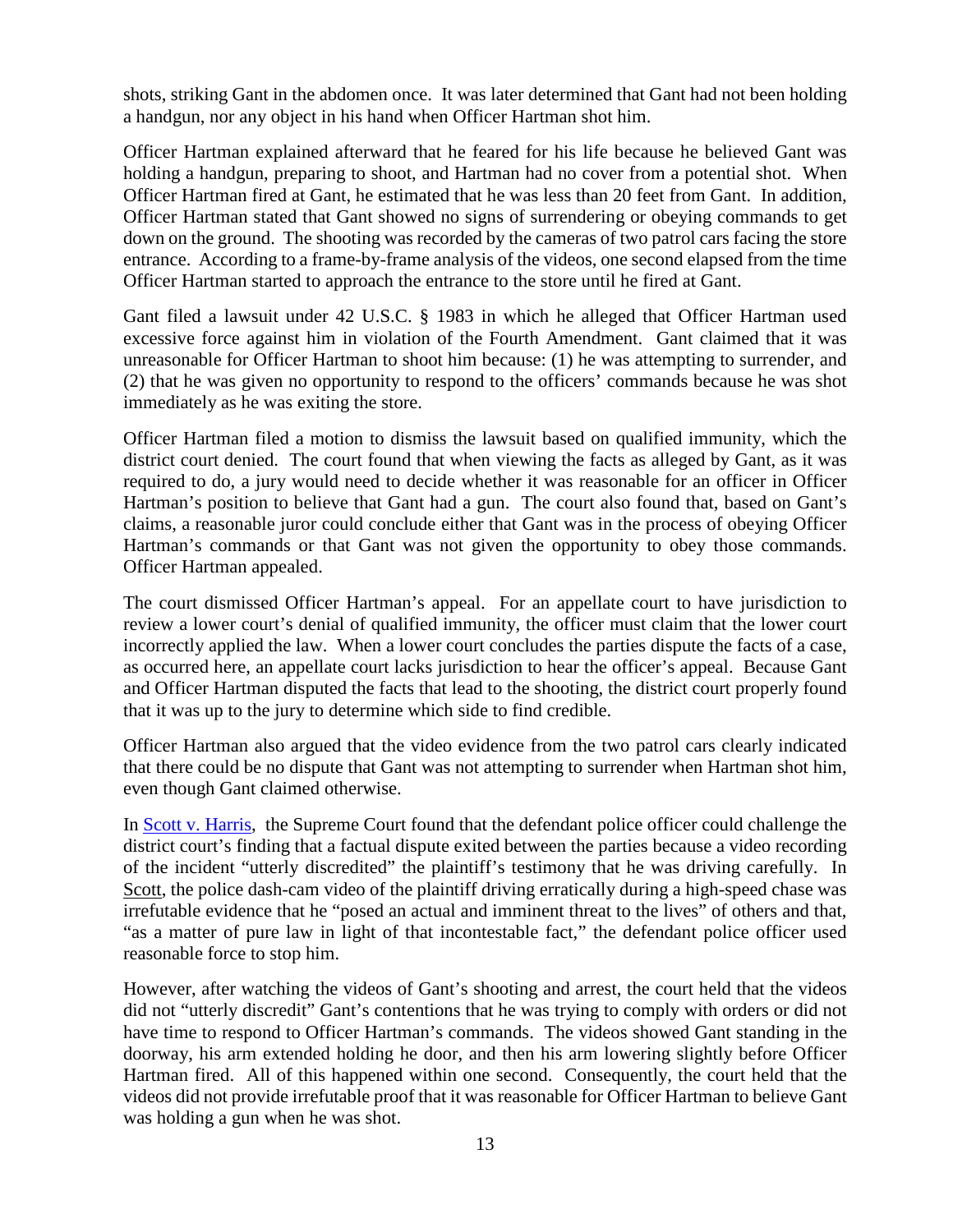For the court's opinion: [https://cases.justia.com/federal/appellate-courts/ca7/18-1287/18-1287-](https://cases.justia.com/federal/appellate-courts/ca7/18-1287/18-1287-2019-05-14.pdf?ts=1557862215) [2019-05-14.pdf?ts=1557862215](https://cases.justia.com/federal/appellate-courts/ca7/18-1287/18-1287-2019-05-14.pdf?ts=1557862215)

\*\*\*\*\*

## <span id="page-13-0"></span>**Eighth Circuit**

### <span id="page-13-1"></span>**United States v. Bradley, 2019 U.S. App. LEXIS 14136 (8th Cir. MO May 13, 2019)**

During the course of a drug investigation, a police officer obtained a warrant to put a GPS tracker on Bradley's truck. Based on information from the GPS tracker and physical surveillance, officers obtained warrants to search Bradley's truck and residence in Boone County, Missouri. Officers seized several firearms and over \$12,000 cash from Bradley's house as well as cocaine and a digital scale from Bradley's truck.

The government charged Bradley with possession with intent to distribute cocaine and being a felon in possession of a firearm.

Bradley filed a motion to suppress the evidence seized by the officers, arguing that the warrant authorizing the tracking device was not supported by probable cause.

The court held that the GPS warrant application contained sufficient information to establish probable cause. In his affidavit, the officer described a recent, supervised, controlled buy between Bradley and a confidential informant (CI). The officer established the CI's reliability by noting that "on numerous occasions," the informant "provided specific information as to the location, vehicles, and persons involved in illegal drug transactions," the information has never "proven unreliable," and past information resulted in drug-charge arrests in Boone County. The court concluded that the supervised, controlled buy provided a substantial basis for the issuing judge to find probable cause.

The court added that other information in the officer's affidavit reinforced this conclusion. For example, the officer included information from other sources that connected Bradley and his truck to drug dealing. The officer established the reliability of these sources through the controlled buy. The officer also included information concerning Bradley's drug-related criminal history and the officer verified details concerning Bradley's truck. Consequently, the court held that probable cause supported the issuance of the search warrants.

For the court's opinion: [https://cases.justia.com/federal/appellate-courts/ca8/18-2295/18-2295-](https://cases.justia.com/federal/appellate-courts/ca8/18-2295/18-2295-2019-05-13.pdf?ts=1557761420) [2019-05-13.pdf?ts=1557761420](https://cases.justia.com/federal/appellate-courts/ca8/18-2295/18-2295-2019-05-13.pdf?ts=1557761420)

\*\*\*\*\*

### <span id="page-13-2"></span>**Tenth Circuit**

### <span id="page-13-3"></span>**United States v. Loera, 2019 U.S. App. LEXIS 14163 (10th Cir. NM May 13, 2019)**

The Federal Bureau of Investigation (FBI) began investigating Jason Loera for illegally intercepting e-mails and other computer-fraud related offenses. As part of that investigation, FBI agents obtained a warrant to search Loera's residence for evidence of computer fraud located on electronic devices or storage media ("the first warrant"). Agents executed the warrant and discovered a large volume of electronic media including CDs, DVDs, and a laptop computer.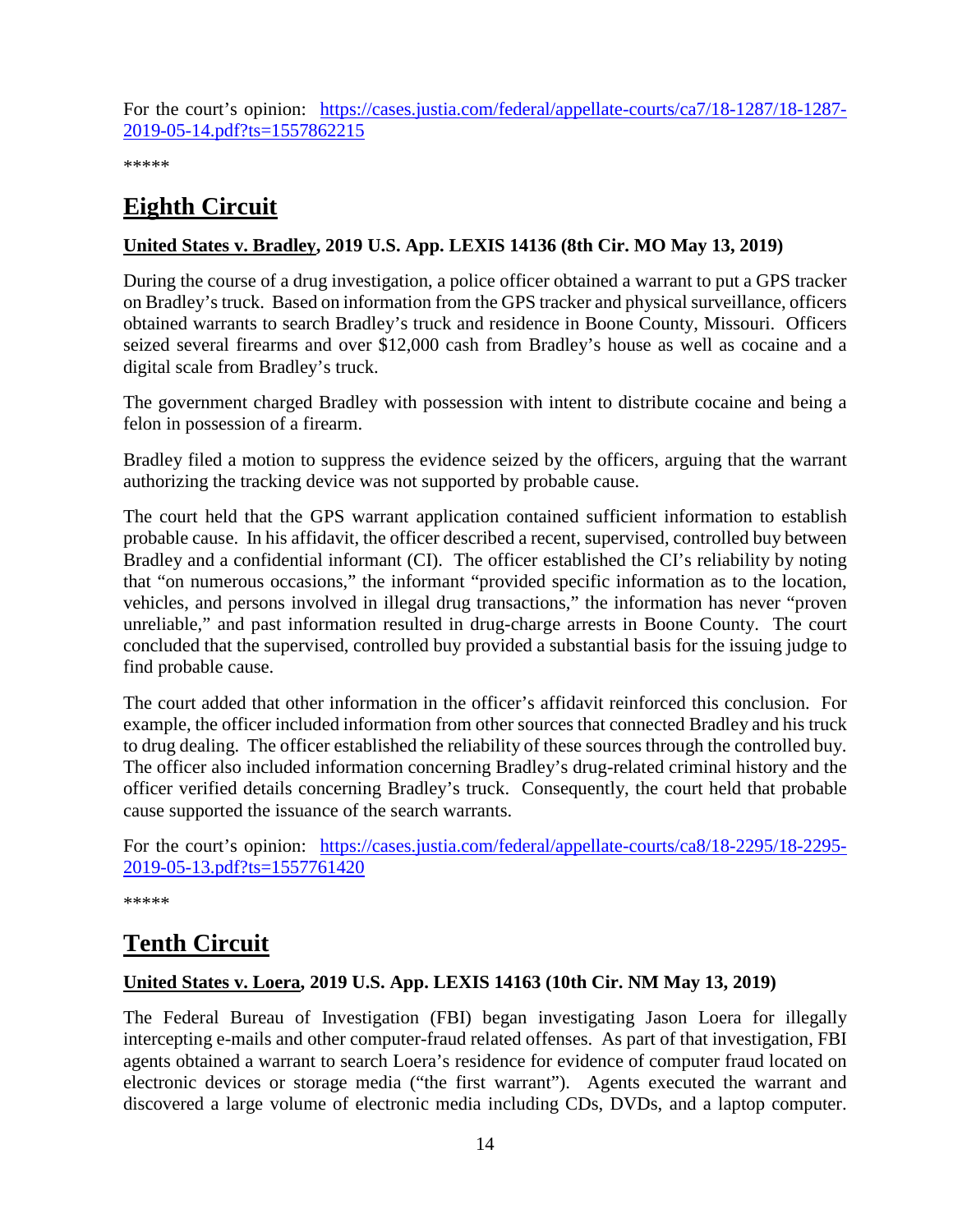Agents Cravens and Nishida were responsible for "previewing" the CDs at Loera's residence to ensure that the FBI seized only those CDs that contained information relevant to the computer fraud investigation.

Agent Cravens attempted to view the files of the first CD using a program that would have allowed Cravens to limit his search to a particular type of file, for example, only image, text, or audio files. However, the program did not work, so Cravens opened the CD on a computer and used the "thumbnail view" to preview the files stored on it. Using the thumbnail view, Cravens saw small images of the files, the file names, and the file types in a vertical list that he had to scroll through to see in its entirety. While Cravens was scrolling down the thumbnail images, he found an image of a nude child. Cravens opened the file to confirm it was an image of child pornography. After determining that it was, Cravens ejected the CD from his computer, set it aside, and searched the rest of the CDs assigned to him for evidence of computer fraud. Cravens later found a child pornography image on a second CD. As he did with the first, Cravens set the CD aside after discovering the image and did not open any other files on that CD.

Agent Nishida took a different approach to his search. He previewed the files on his assigned CDs using the "details view" of Windows Explorer, meaning that he saw a list of the files, file names, and last-modified dates of those files, but not images associated with those files. Nishida opened two or three files on each CD and if he found something he believed was evidence of computer fraud in the sampled files, he would set the CD aside to be reviewed off-site. As he was sampling files, Nishida found child pornography on two CDs. However, unlike Cravens, Nishida did not stop searching those CDs after discovering child pornography. Instead, Nishida continued sampling files on the CDs to determine if they contained evidence of computer fraud.

The FBI seized 13 CDs and six other electronic devices from Loera's residence. Four CDs contained images of child pornography and nine contained evidence of computer fraud.

One week later, Agent Cravens decided to apply for a warrant to search the items seized from Loera's residence for child pornography. Cravens wanted to include in his warrant affidavit a detailed description of one child pornography image from each of the four CDs on which he and Agent Nishida had found child pornography during their on-site preview. Consequently, Cravens opened the four CDs, viewing multiple images on each, to find child pornography images that he could accurately describe. During this time, Cravens saw multiple images of children in various states of dress. Cravens then provided a detailed description of one image from each CD that depicted a minor engaged in sexually explicit conduct.

Two days later, based on Cravens' affidavit, a federal magistrate judge approved a warrant to search the 13 CDs and six other electronic devices that were seized from Loera's residence for evidence of child pornography ("the second warrant"). Agent Nishida searched Loera's laptop pursuant to the first and second warrants, looking for evidence of computer fraud and child pornography and found more than 730 images of child pornography. Agent Nishida then searched the 4 CDs pursuant to the second warrant and found approximately 330 images of child pornography and two videos of child pornography.

The government charged Loera with possession of child pornography based on the evidence discovered on his laptop and CDs.

Loera filed a motion to suppress the evidence discovered during the various searches of his electronic devices. First, Loera argued that, although the first warrant permitted the agents to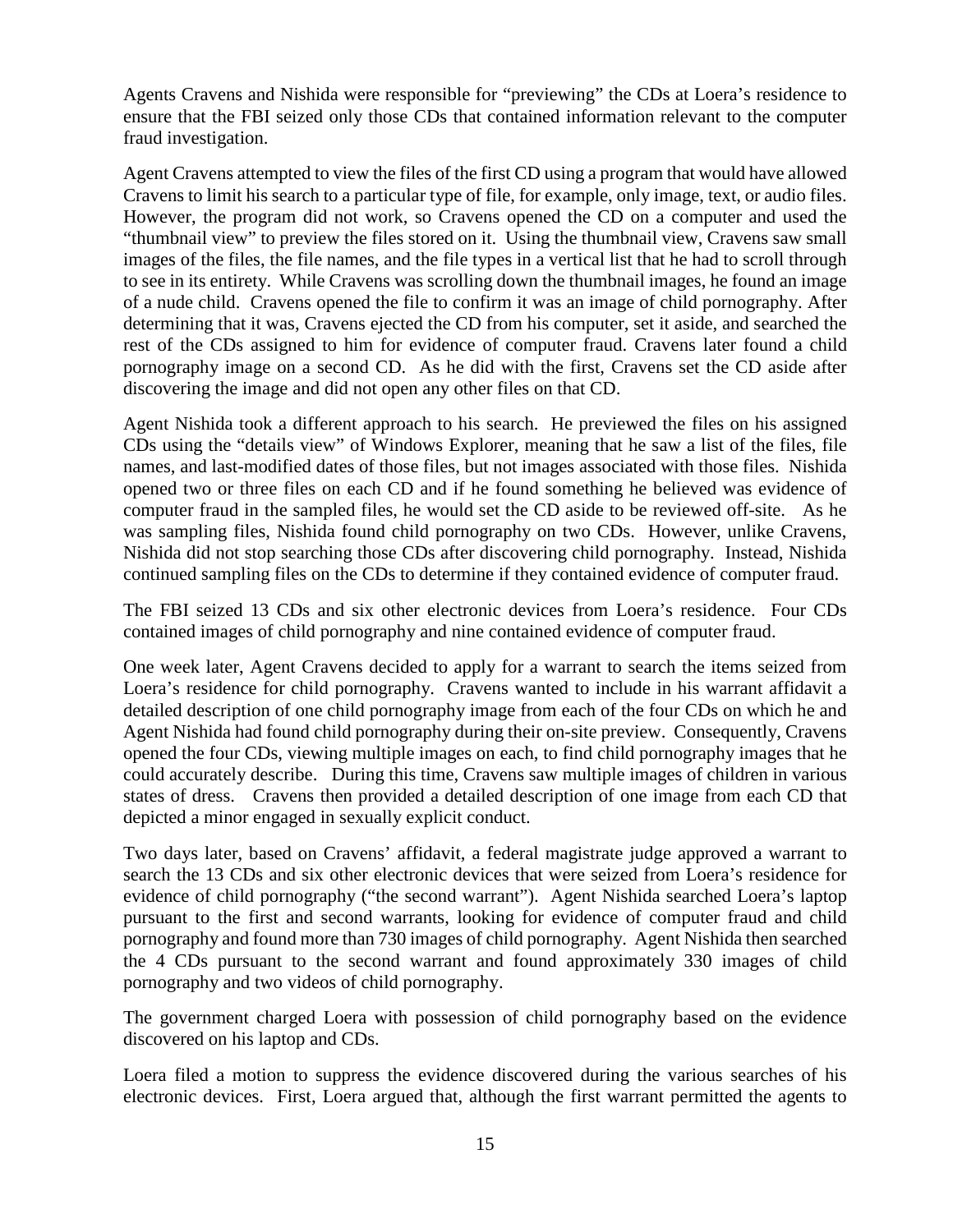search his CDs for evidence of computer fraud, the agents' search exceeded the scope of the first warrant when they continued searching the CDs after discovering evidence of child pornography.

The court disagreed. The initial searches Loera's CDs were conducted within the scope of the first warrant because at all times the agents were focused on discovering evidence of computer fraud. After the agents discovered evidence of child pornography, they resumed their search for evidence of computer fraud on the CDs. In addition, there were no folders, labels, or distinctive titles that set apart the child pornography images from the other files on the discs. Finally, the agents' search methods were reasonable under the circumstances, considering the fact that the CDs were not particularly organized. Given that the warrant authorized the agents to search the CDs for "photographs," "documents," and "configuration files," it was reasonable for the agents to search all file types on the CDs (image, video, and text) for evidence of computer fraud rather than to narrow their searches to one particular type of file.

Next, Loera argued that Agent Cravens' second search of the 4 seized CDs was unreasonable because Cravens was searching for evidence of child pornography, which was outside the scope of the first warrant.

The court agreed. The first warrant authorized the agents to search for evidence of computer fraud. However, Agent Cravens testified that his second search of the 4 CDs was directed at finding child pornography so he could include descriptions of images from the discs to obtain a second search warrant. The court held that Agent Cravens' second search was unreasonable because it exceeded the scope of the first warrant and that none of the exceptions to the warrant requirement applied.

Finally, Loera argued that the child pornography evidence that Agent Nishida discovered when he executed the second search warrant should have been suppressed because the second warrant was not supported by probable cause and no exceptions to the warrant requirement applied.

The court agreed that the second warrant was not supported by probable cause. After omitting the child pornography descriptions that Agent Cravens obtained as a result of his unlawful second search of the 4 CDs, the court concluded that the remaining information in his affidavit was not sufficient to establish probable cause to search the CDs or Loera's other electronic devices for child pornography.

However, the court held that suppression of the child pornography evidence discovered during the execution of the second search warrant was not warranted. The court found that the FBI would have inevitably discovered the child pornography evidence on Loera's electronic devices through lawful means independent from Agent Cravens' unlawful second search.

The FBI had the authority under the first warrant to search Loera's electronic devices for evidence of computer fraud, which it still had in its possession. The court found that had the second warrant never been obtained, Agent Nishida would have searched Loera's laptop for evidence of computer fraud pursuant to the first warrant. During this lawful search, the court found that Agent Nishida would have searched the folders where he discovered the child pornography when he executed the second warrant. The court also found that had Agent Nishida discovered child pornography during the search of the laptop pursuant to the first warrant, this discovery would have supported probable cause to obtain a warrant to search the laptop, CDs, and Loera's other devices for evidence of child pornography.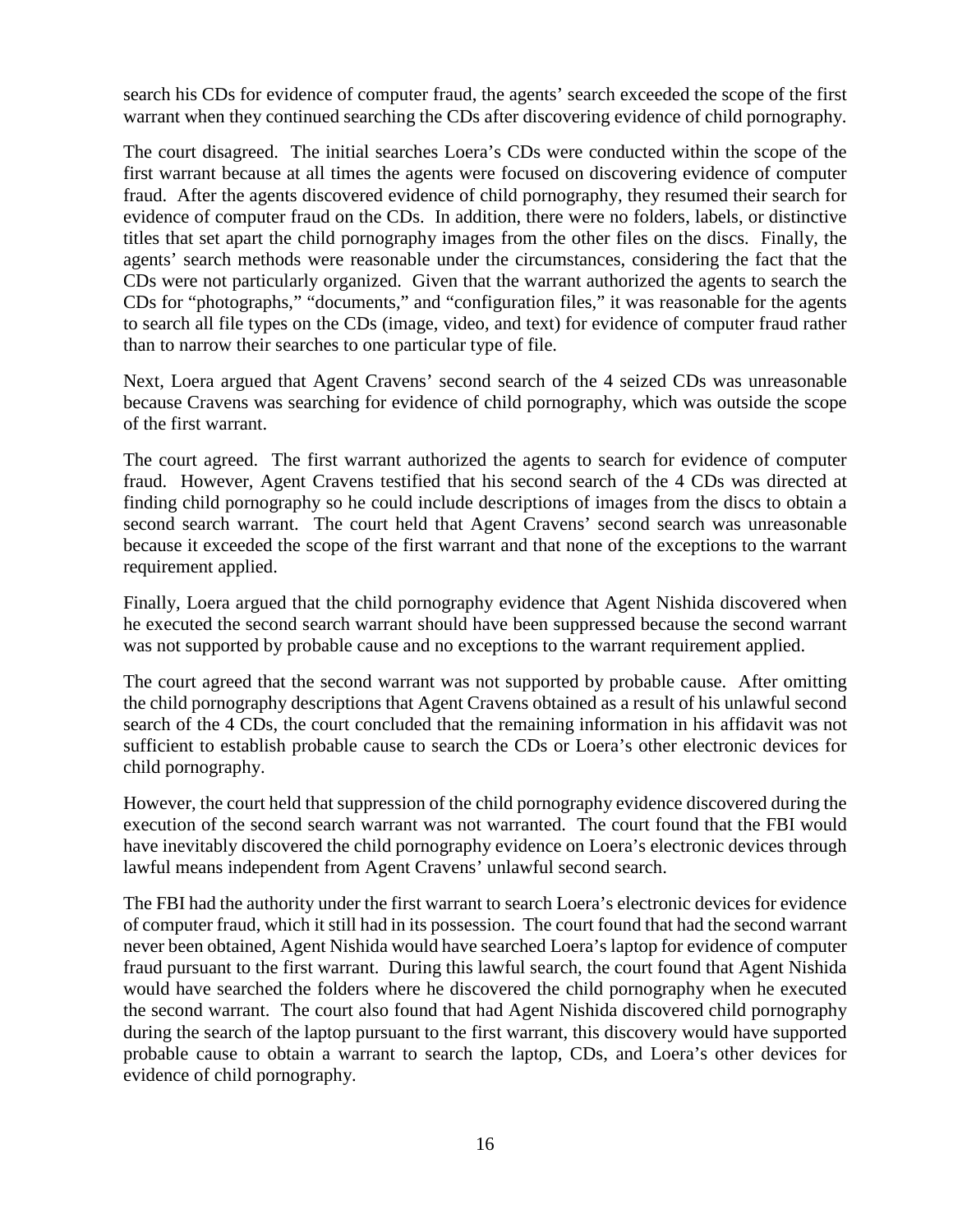For the court's opinion: [https://cases.justia.com/federal/appellate-courts/ca10/17-2180/17-2180-](https://cases.justia.com/federal/appellate-courts/ca10/17-2180/17-2180-2019-05-13.pdf?ts=1557777653) [2019-05-13.pdf?ts=1557777653](https://cases.justia.com/federal/appellate-courts/ca10/17-2180/17-2180-2019-05-13.pdf?ts=1557777653)

\*\*\*\*\*

### <span id="page-16-0"></span>**Eleventh Circuit**

### <span id="page-16-1"></span>**United States v. Babcock, 2019 U.S. App. LEXIS 15506 (11th Cir. FL 2019)**

A police officer went to Darrell Babcock's residence and approached a camper parked on the property in response to a report that a female had been heard yelling, "Stop, stop, stop!" When the officer knocked on the door of the camper, Babcock exited, closed the door behind him, and told the officer that no one else was inside. However, a few seconds later, a teenage girl exited the camper. After the officer noticed the girl had blood on her thigh, Babcock handed the officer his cell phone to show her a video of the girl sitting on a bed, holding a knife to her own throat and saying that she wanted to die. In the video, Babcock could be heard berating the girl.

After other officers arrived, Babcock and the girl were interviewed separately. Babcock told an officer the girl used to be his neighbor and that she had shown up at his camper unannounced, in the middle of the night, and that he did not know the girl's age. The girl, whose identification indicated that she was 16 years old, told an officer that she and Babcock had attended a party the night before, where she had consumed alcohol, cocaine, and other substances. After answering a few questions, the girl began either panicking or experiencing the effects of a drug overdose, so officers called an ambulance to transport the girl to the hospital.

In the meantime, a detective arrived and obtained Babcock's consent to search the camper. The detective saw blood on the bedsheets and prescription pills scattered around the camper. When the detective asked to further inspect Babcock's phone, which the detective had received from the other officer, Babcock refused and asked to have it back. Babcock offered to email the detective the video clip of the girl holding the knife, but the detective decided to keep the phone instead.

The detective went to the hospital and interviewed the girl who admitted that she and Babcock had been in a relationship. The girl also told the detective that he would find sexually explicit images of her on Babcock's phone. Two days later, the detective obtained a warrant to search Babcock's phone where he discovered nude images of the girl and explicit video recordings of Babcock and the girl together.

The government charged Babcock with child pornography related offenses.

Babcock filed a motion to suppress the evidence discovered on his phone, arguing that the detective seized his phone without a warrant or probable cause. The government argued that the warrantless seizure of Babcock's phone was reasonable to prevent the destruction of evidence.

The seizure of private property generally requires a warrant. However, the warrantless seizure of property is reasonable under the Fourth Amendment when police can show: (1) probable cause to believe the property contains contraband or evidence of a crime and (2) exigent circumstances exist, such as a belief that evidence will be removed or destroyed before a warrant can be obtained to search the property.

The court held that the officers' collective knowledge at the time Babcock's phone was seized established probable cause to believe that the phone contained evidence of criminal activity. The court found that when the detective retained possession of Babcock's phone, the officers knew: